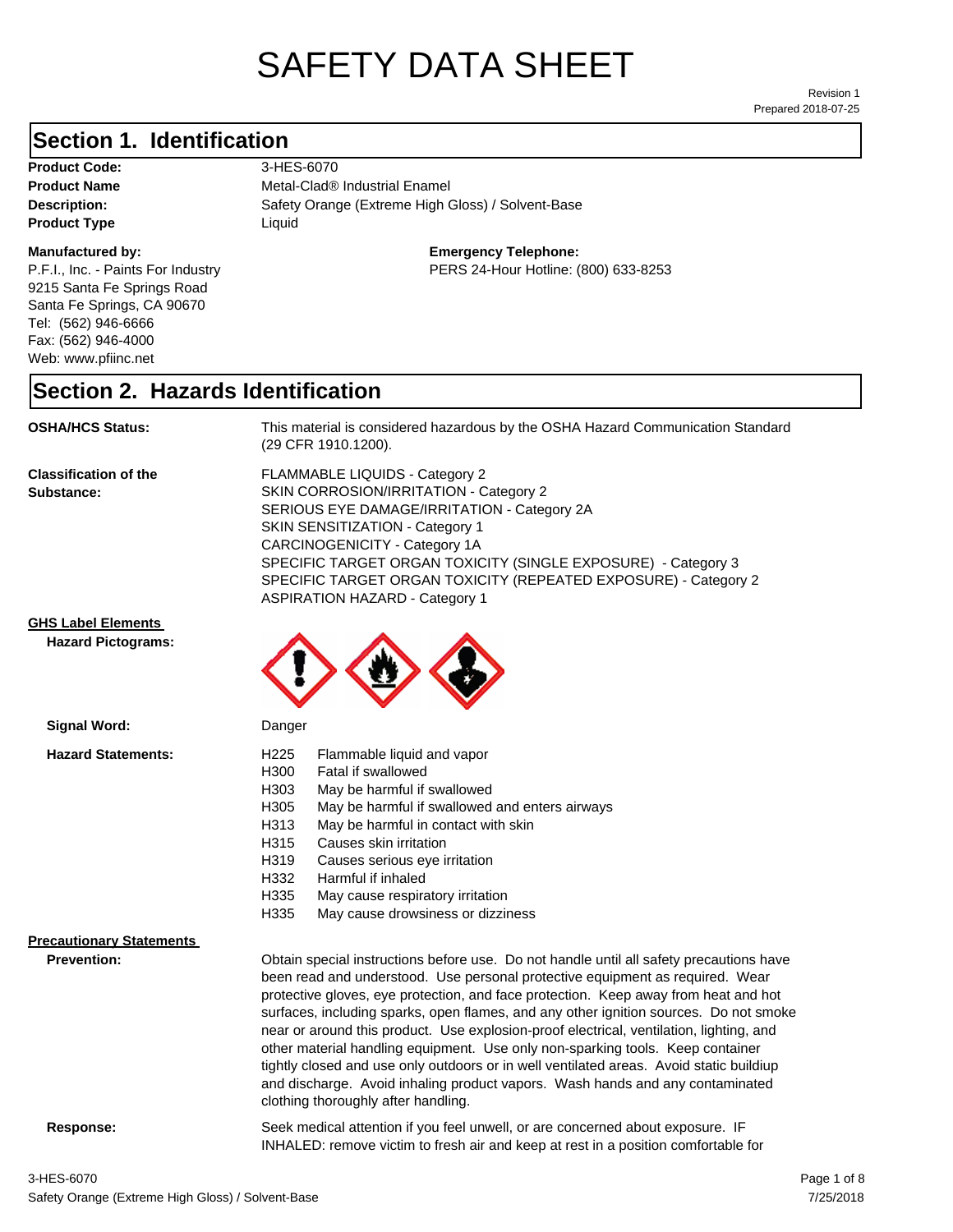| Storage & Disposal:                         | breathing. IF SWALLOWED: contact a poison control center or physician immediately.<br>Do not induce vomiting. IN CASE OF SKIN OR HAIR CONTACT: remove all<br>contaminated clothing, and wash skin with soap and water. If irritation or rash occurs,<br>get medical attention. IF IN EYES: rinse with copious amounts of water for several<br>minutes. Remove contact lenses, if present and easy to do so. If eye irritation persists,<br>seek medical attention.<br>Store in a locked and secure environment. Store in a cool, well ventilated area away<br>from direct sunlight and heat. Dispose of contents and container in accordance with all<br>local, regional, state, and federal regulations.                                                                                                                                                                                                                                                                                                                |
|---------------------------------------------|--------------------------------------------------------------------------------------------------------------------------------------------------------------------------------------------------------------------------------------------------------------------------------------------------------------------------------------------------------------------------------------------------------------------------------------------------------------------------------------------------------------------------------------------------------------------------------------------------------------------------------------------------------------------------------------------------------------------------------------------------------------------------------------------------------------------------------------------------------------------------------------------------------------------------------------------------------------------------------------------------------------------------|
| <b>Supplemental Label</b><br>Elements:      | Ensure adequate ventilation at all times when using this product and when sanding the<br>dried film. Wear an appropriate, NIOSH approved particulate respirator. Follow all<br>respirator manufacturer's directions for proper use. Abrading or sanding this product's<br>dried film may release crystalline silica which has been shown to cause lung damage<br>and may cause cancer following long term exposure. Rags, sandpaper, steel wool,<br>and other abrading materials or waste containing this product may spontaneously<br>combust when improperly disposed of. Product contains solvents which can cause<br>permanent brain and nervous system damage. Intentional misuse by concentrating<br>and inhaling the contents of this product can be harmful or fatal. Do not transfer<br>contents to another container.<br>PROPOSITION 65 WARNING: this product contains chemicals known to the State of<br>California to cause cancer and birth defects or other reproductive harm.<br>FOR INDUSTRIAL USE ONLY. |
| <b>Hazards not otherwise</b><br>classified: | None known.                                                                                                                                                                                                                                                                                                                                                                                                                                                                                                                                                                                                                                                                                                                                                                                                                                                                                                                                                                                                              |

## **Section 3. Composition/Information on Ingredients**

| Chemical Name / CAS No                                                              |
|-------------------------------------------------------------------------------------|
| Calcium Carbonate<br>1317-65-3<br>10 to 20%                                         |
| <b>Regular Mineral Spirits</b><br>64741-41-9<br>10 to 20%<br>Vapor Pressure: 2 mmHg |
| Naphtha<br>64742-89-8<br>5 to 10%<br>Vapor Pressure: 12 mmHg                        |
| Xylene<br>1330-20-7<br>1 to 5%<br>Vapor Pressure: 1.06 kPa                          |
| <b>Mineral Spirits</b><br>8052-41-3<br>1 to 5%<br>Vapor Pressure: 2 mmHg            |
| Acetone<br>67-64-1<br>1 to 5%<br>Vapor Pressure: 30.796 kPA                         |
| <b>Titanium Dioxide</b><br>13463-67-7<br>1 to 5%                                    |

#### **Section 4. First Aid Measures**

#### **Description of First Aid Measures**

Eye Contact: **IMMED** Immediately flush eyes with copious amounts of water. Remove any contact lenses.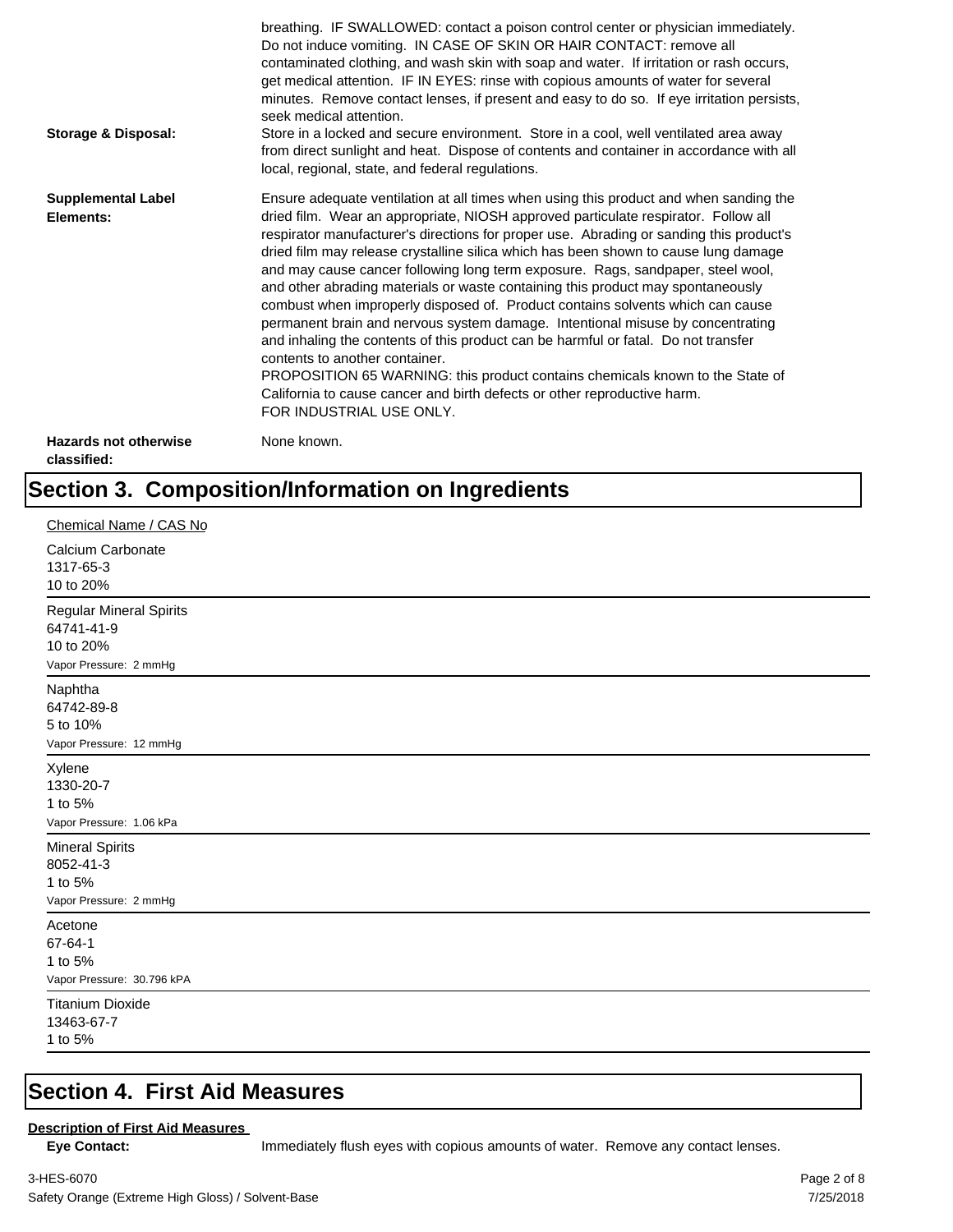| Inhalation:                                         | Rinse for at least 10 minutes. Get medical attention.<br>Remove victim to fresh air and maintain in a rest position comfortable for breathing. If<br>fumes are still present, all rescuers should wear appropriate respirators. If victim<br>exhibits irregular breathing, trained personnel should provide artificial respiration or<br>oxygen. Mouth-to-mouth resuscitation may be dangerous. If necessary, contact a<br>poison control center or physician immediately. If victim is unconscious, place in a<br>recovery position and seek medical help immediately. Maintain an open airway for the<br>victim.                                                                                                                                                                                                                    |
|-----------------------------------------------------|---------------------------------------------------------------------------------------------------------------------------------------------------------------------------------------------------------------------------------------------------------------------------------------------------------------------------------------------------------------------------------------------------------------------------------------------------------------------------------------------------------------------------------------------------------------------------------------------------------------------------------------------------------------------------------------------------------------------------------------------------------------------------------------------------------------------------------------|
| <b>Skin Contact:</b>                                | Wash affected areas with soap and water. Remove contaminated clothing and shoes.<br>Continue to rinse the affected area for at least ten minutes. Get medical attention if<br>discomfort continues. Avoid further exposure in the event of any symptoms or<br>complaints.                                                                                                                                                                                                                                                                                                                                                                                                                                                                                                                                                             |
| Ingestion:                                          | If product is ingested, contact a poison control center or a physician immediately. Do<br>not induce vomitting. Rinse mouth with water and remove dentures, if any. Remove<br>victim to fresh air and keep at rest in a comfortable position to facilitate breathing. If<br>the victim is conscious and the product has been swallowed, provide small quantities of<br>water to drink. Cease if the victim feels sick, as vomitting may be dangerous.<br>Aspiration hazard if swallowed. This product can enter the lungs and cause damage.<br>If vomitting occurs, the head should be kept low so that vomit does not enter the lungs.<br>Never administer anything by mouth to an unconscious person. If unconscious, place<br>in a recovery position while medical attention is sought. Maintain an open airway for<br>the victim. |
| <b>Potential Acute Health Effects</b>               |                                                                                                                                                                                                                                                                                                                                                                                                                                                                                                                                                                                                                                                                                                                                                                                                                                       |
| <b>Eye Contact:</b>                                 | Causes serious eye irritation.                                                                                                                                                                                                                                                                                                                                                                                                                                                                                                                                                                                                                                                                                                                                                                                                        |
| Inhalation:                                         | Can cause central nervous system depression. May cause drowsiness and dizziness<br>as well as respiratory irritation.                                                                                                                                                                                                                                                                                                                                                                                                                                                                                                                                                                                                                                                                                                                 |
| <b>Skin Contact:</b>                                | Causes skin irritation. May cause an allergic skin reaction.                                                                                                                                                                                                                                                                                                                                                                                                                                                                                                                                                                                                                                                                                                                                                                          |
| Ingestion:                                          | Can cause central nervous system depression. May be fatal if swallowed and allowed<br>to enter airways. Irritating to mouth, throat and stomach.                                                                                                                                                                                                                                                                                                                                                                                                                                                                                                                                                                                                                                                                                      |
| <b>Over-Exposure Signs &amp; Symptoms</b>           |                                                                                                                                                                                                                                                                                                                                                                                                                                                                                                                                                                                                                                                                                                                                                                                                                                       |
| <b>Eye Contact:</b>                                 | Adverse symptoms may include: pain or irritation, watering, redness.                                                                                                                                                                                                                                                                                                                                                                                                                                                                                                                                                                                                                                                                                                                                                                  |
| Inhalation:                                         | Adverse symptoms may include: respiratory tract irritation, coughing, nausea or<br>vomiting, headache, drowsiness or fatigue, dizziness or vertigo, unconsciousness.                                                                                                                                                                                                                                                                                                                                                                                                                                                                                                                                                                                                                                                                  |
| <b>Skin Contact:</b>                                | Adverse symptoms may include: irritation, redness.                                                                                                                                                                                                                                                                                                                                                                                                                                                                                                                                                                                                                                                                                                                                                                                    |
| Ingestion:                                          | Adverse symptoms may include: nausea, vomiting.                                                                                                                                                                                                                                                                                                                                                                                                                                                                                                                                                                                                                                                                                                                                                                                       |
|                                                     | Indication of immediate medical attention and special treatment needed                                                                                                                                                                                                                                                                                                                                                                                                                                                                                                                                                                                                                                                                                                                                                                |
| <b>Notes to Physician:</b>                          | Treat symptomatically. Contact poison treatment specialists if large quantities have<br>been ingested or inhaled.                                                                                                                                                                                                                                                                                                                                                                                                                                                                                                                                                                                                                                                                                                                     |
| <b>Specific Treatments:</b>                         | None specified.                                                                                                                                                                                                                                                                                                                                                                                                                                                                                                                                                                                                                                                                                                                                                                                                                       |
| <b>Protection of First Aid</b><br><b>Providers:</b> | No action should be taken involving any personal risk or without proper training. If<br>fumes are still present, rescuers should wear appropriate respirators or a self<br>contained breathing apparatus. Mouth-to-mouth resuscitation may be dangerous for<br>the first aid provider. Wash all contaminated clothing with soap and water before<br>removal.                                                                                                                                                                                                                                                                                                                                                                                                                                                                          |

## **Section 5. Fire Fighting Measures**

| <u>Extinquishing Media</u> |                                                                                                                                                                                                                                                                                                                                                                                                                   |
|----------------------------|-------------------------------------------------------------------------------------------------------------------------------------------------------------------------------------------------------------------------------------------------------------------------------------------------------------------------------------------------------------------------------------------------------------------|
| <b>Suitable Media:</b>     | Dry chemical, CO2, water spray (fog), foam, dry sand.                                                                                                                                                                                                                                                                                                                                                             |
| Unsuitable Media:          | Do not use water jet.                                                                                                                                                                                                                                                                                                                                                                                             |
| <b>Specific Hazards:</b>   | The material contains flammable liquid and vapor. Closed containers may explode<br>when exposed to extreme heat as a result of buildup of steam. Vapors may form<br>explosive mixtures with air. Vapors can travel to a source of ignition and flash back.<br>Keep containers tightly closed and isolate from heat, electrical equipment, sparks, and<br>open flames. No unusual fire or explosion hazards noted. |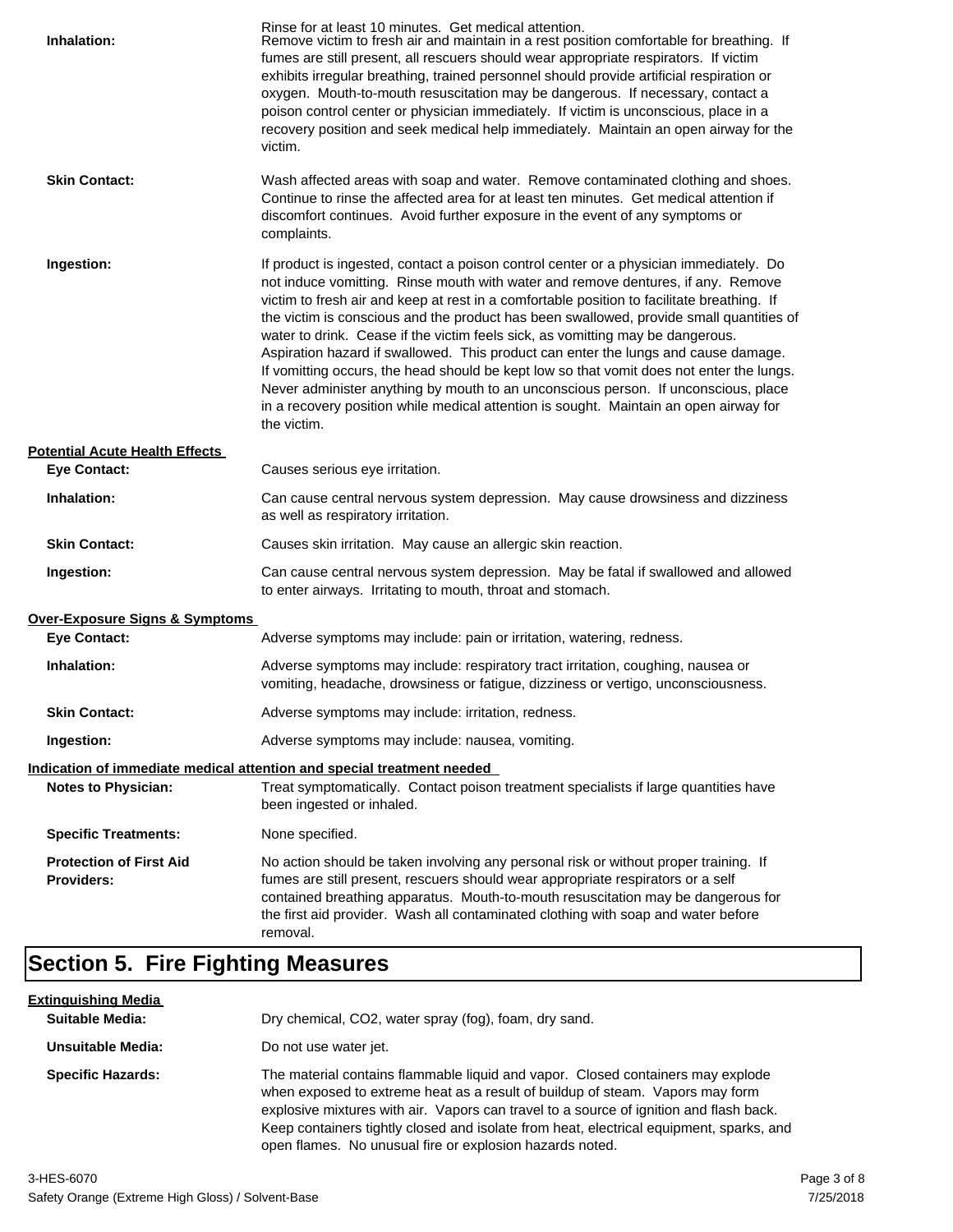Water may be used to cool closed containers to prevent pressure buildup and possible autoignition or explosion. Evacuate area and fight fire from safe distance. Containers may explode when heated. Firefighters should wear appropriate protective equipment and self-contained breathing apparatus with a full face-piece operated in positive pressure mode.

#### **Section 6. Accidental Release Measures**

| <b>Environmental Precautions:</b>                               | Avoid dispersal of spilled material and runoff from contacting soil, waterways, drains,<br>and sewers. Inform the relevant authorities if the product has caused environmental<br>pollution.                                                                                                                                                                                                                                                                                                                                                                                        |
|-----------------------------------------------------------------|-------------------------------------------------------------------------------------------------------------------------------------------------------------------------------------------------------------------------------------------------------------------------------------------------------------------------------------------------------------------------------------------------------------------------------------------------------------------------------------------------------------------------------------------------------------------------------------|
| <b>Steps to be Taken if Material</b><br>is Released or Spilled: | Contain spilled liquid with sand or earth. Do not use combustible materials such as<br>sawdust. Eliminate all ignition sources and use explosion-proof equipment. Place<br>material in a container and dispose of according to local, regional, state, and federal<br>regulations. Ventilate area and remove product with inert absorbent and non-sparking<br>tools. Do not incinerate closed containers.                                                                                                                                                                           |
| <b>Small Spills:</b>                                            | Stop leak if doing so can be done without risk. Remove containers from spill area.<br>Use non-sparking tools. Dilute with water and mop up if water-soluble. If not<br>water-soluble, absorb with inert dry material and place in appropriate waste container.<br>Dispose of via a licensed waste disposal contractor.                                                                                                                                                                                                                                                              |
| Large Spills:                                                   | Stop leak if doing so can be done without risk. Remove containers from spill area.<br>Use non-sparking tools. Approach the release from upwind. Prevent entry into<br>sewers, waterways, basements, or confined areas. Wash spillages into an effluent<br>treatment plant or proceed as follows: contain and collect spillage with inert absorbent<br>materials and place in a container for disposal according to local regulations. Dispose<br>of via a licensed waste disposal contractor. See Section 1 for emergency contact<br>information and Section 13 for waste disposal. |

#### **Section 7. Handling and Storage**

**Handling:** Wash thoroughly after handling. Eating, drinking, and smoking should be prohibited in areas where this material is handled, stored, and processed. Wash hands and face before eating or drinking. Remove contaminated clothing and launder before reuse. Use only with adequate ventilation. Follow all SDS and label precautions even after container is emptied, as it may retain product residues. Avoid breathing fumes, vapors, or mist. Avoid contact with eyes, skin, and clothing.

Storage: Store in a dry, cool, well ventilated place. Keep container tightly closed while not in use. Isolate from heat, electrical equipment, sparks, and open flame. Do not store above 120 degrees Fahrenheit. Store large quantities in buildings designed and protected for storage of NFPA Class II combustible liquids. Protect from heat, moisture, and foreign materials.

## **Section 8. Exposure Controls/Personal Protection**

| Chemical Name / CAS No<br>Calcium Carbonate<br>1317-65-3<br>10 to 20%               | <b>OSHA Exposure Limits</b><br>$15 \text{ mg/m}$ | <b>ACGIH Exposure Limits</b><br>10 mg/m $3$ | <b>Other Exposure Limits</b> |
|-------------------------------------------------------------------------------------|--------------------------------------------------|---------------------------------------------|------------------------------|
| <b>Regular Mineral Spirits</b><br>64741-41-9<br>10 to 20%<br>Vapor Pressure: 2 mmHg | 100 ppm                                          | 100 ppm                                     |                              |
| Naphtha<br>64742-89-8<br>5 to 10%<br>Vapor Pressure: 12 mmHg                        | 500 ppm                                          | 300 ppm                                     |                              |
| Xylene<br>1330-20-7<br>1 to 5%<br>Vapor Pressure: 1.06 kPa                          | $100$ ppm                                        | $100$ ppm                                   |                              |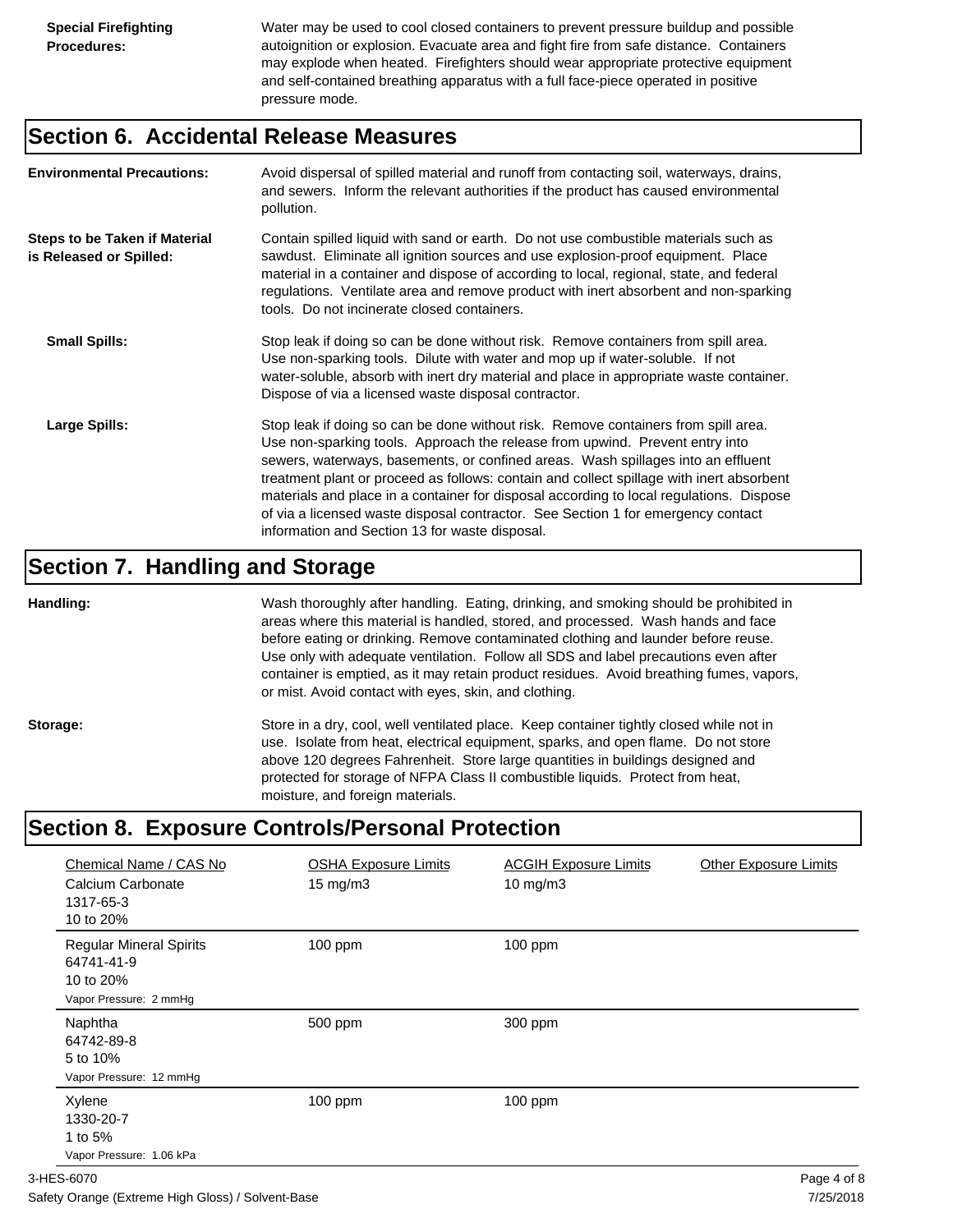| <b>Mineral Spirits</b><br>8052-41-3<br>1 to 5%<br>Vapor Pressure: 2 mmHg | 100 ppm                                       | 100 ppm                                                                                                                                                                                                                                                                                                                                                                                                                                                                                                                                                                                                                                                                                                                                                                                       |
|--------------------------------------------------------------------------|-----------------------------------------------|-----------------------------------------------------------------------------------------------------------------------------------------------------------------------------------------------------------------------------------------------------------------------------------------------------------------------------------------------------------------------------------------------------------------------------------------------------------------------------------------------------------------------------------------------------------------------------------------------------------------------------------------------------------------------------------------------------------------------------------------------------------------------------------------------|
| Acetone<br>67-64-1<br>1 to 5%<br>Vapor Pressure: 30.796 kPA              | 1,000 ppm                                     | 500 ppm                                                                                                                                                                                                                                                                                                                                                                                                                                                                                                                                                                                                                                                                                                                                                                                       |
| <b>Titanium Dioxide</b><br>13463-67-7<br>1 to 5%                         | $5$ mg/m $3$                                  | 10 mg/m3                                                                                                                                                                                                                                                                                                                                                                                                                                                                                                                                                                                                                                                                                                                                                                                      |
| <b>Engineering Controls:</b>                                             |                                               | Use process enclosures, local exhaust ventilation, or other engineering controls to<br>keep worker exposure to airborne contaminants below any recommended or statutory<br>limits. The engineering controls also need to keep gas, vapor, or dust concentrations<br>below any lower explosive limits. Use explosion-proof ventilation equipment.                                                                                                                                                                                                                                                                                                                                                                                                                                              |
| <b>Environmental Controls:</b>                                           |                                               | Emissions from ventilation or work process equipment should be checked to ensure<br>they comply with the requirements of environmental protection legislation. In some<br>cases, fume scrubbers, filters, and other engineering modifications to the process<br>equipment may be required to reduce emissions to acceptable levels.                                                                                                                                                                                                                                                                                                                                                                                                                                                           |
| <b>Respiratory Protection:</b>                                           | adequate protection.                          | Use a properly fitted, air-purifying or air-fed respirator complying with an approved<br>standard if a risk assessment indicates this is necessary. Respiratory protection<br>programs that meet OSHA 1910.134 and ANSI Z88.2 requirements must be followed<br>when workplace conditions warrant a respirator's use. A NIOSH/MSHA approved<br>respirator with an organic vapor cartridge may be permissible under circumstances<br>where airborne concentrations are expected to exceed exposure limits. Protection<br>provided by air purifying respirators is limited. Use a positive pressure, air supplied<br>respirator if there is any potential for an uncontrolled release, exposure levels are not<br>known, or in any circumstances where air purifying respirators may not provide |
| <b>Skin Protection:</b>                                                  | used.                                         | Use impervious, chemical resistant gloves to prevent prolonged skin contact and<br>absorption of material through the skin. Nitrile or neoprene gloves may afford<br>adequate protection. Personal protective equipment for the body should be selected<br>based on the task being performed and the risks involved, and should be approved by<br>a specialist before handling this product. Where there is a risk of ignition from static<br>electricity, wear anti-static protective clothing. For best protection, the clothing should<br>include anti-static boots, gloves, and overalls. Appropriate footwear should always be                                                                                                                                                           |
| <b>Eye Protection:</b>                                                   | times to protect against splashes of liquids. | Safety eyewear, such as splash goggles or a full face shield, should be worn at all                                                                                                                                                                                                                                                                                                                                                                                                                                                                                                                                                                                                                                                                                                           |
| <b>Hygienic Measures:</b>                                                |                                               | Wash thoroughly with soap and water before eating, drinking, or smoking. Remove<br>contaminated clothing immediately and launder before reuse.                                                                                                                                                                                                                                                                                                                                                                                                                                                                                                                                                                                                                                                |

## **Section 9. Physical and Chemical Properties**

| <b>Physical State:</b>  | Liquid            |
|-------------------------|-------------------|
| Odor:                   | Solvent odor      |
|                         |                   |
| Vapor Density           | Heavier than air  |
| Vapor Density           | 4.23              |
| Vapor Pressure          | 6 kPA             |
| <b>Evaporation Rate</b> | Slower than ether |
| Boiling Range           | 56 to 157 C       |
| Specific Gravity (SG)   | 1.071             |
| Material VOC (Lb / Gal) | 2.52              |
| Material VOC $(q/L)$    | 302.31            |
| Coating VOC (Lb/Gal)    | 2.57              |
| Coating VOC (g/L)       | 308.44            |
| Flash Point:            | 32 C (90 F)       |
|                         |                   |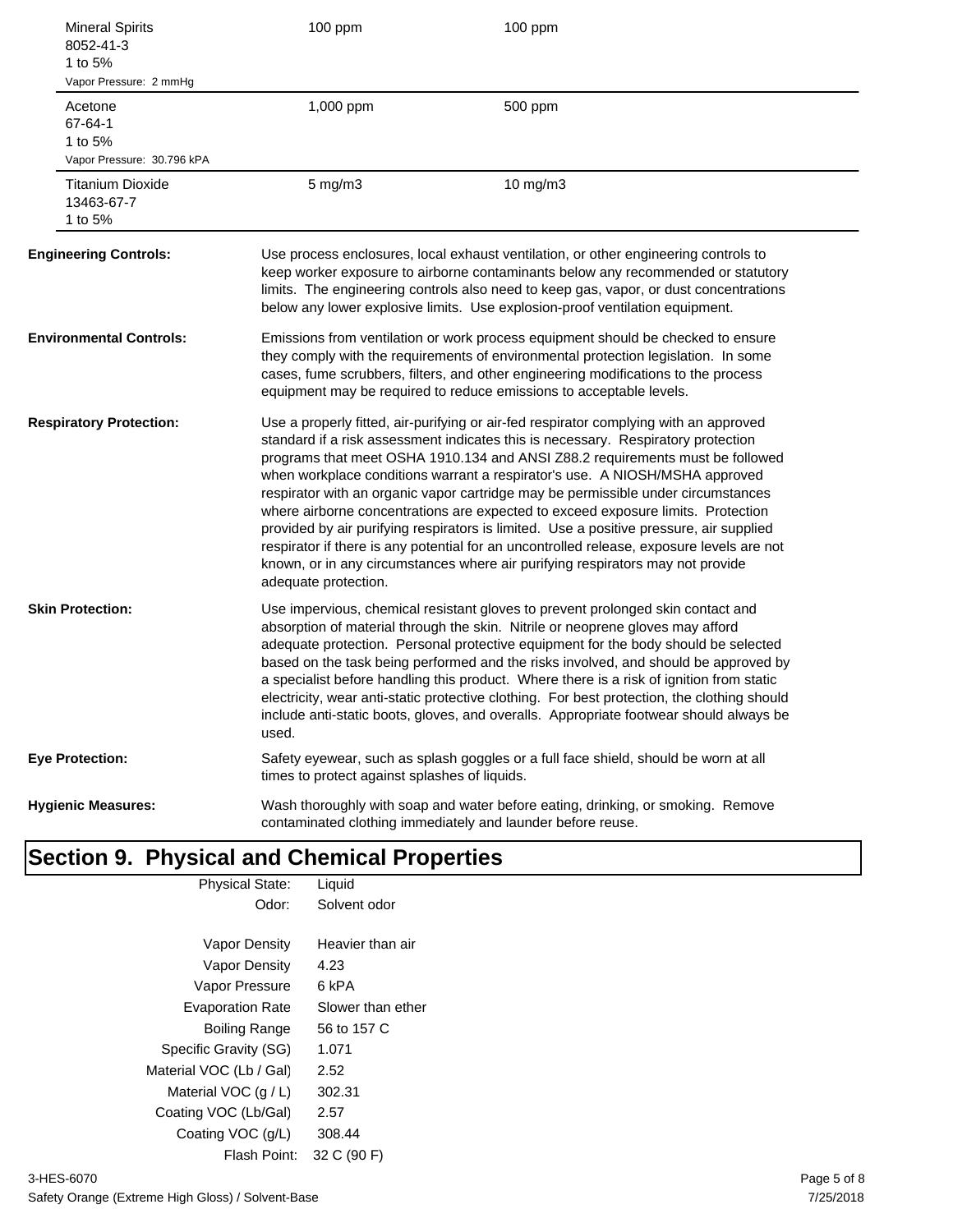Autoignition: Will not occur LEL: 1.0 % UEL: 12.8 % Partition Coefficient, Not available n-octanol/water: Auto-ignition temperature: Not available

#### **Section 10. Stability and Reactivity**

| <b>Conditions to Avoid:</b>      | Avoid temperatures above 120 degrees Fahrenheit. Avoid all possible sources of<br>ignition. Do not pressurize, cut, weld, braze, drill, or expose containers to heat. Do not<br>allow vapor to accumulate in low or confined areas. Avoid contact with strong acid and<br>strong bases. |
|----------------------------------|-----------------------------------------------------------------------------------------------------------------------------------------------------------------------------------------------------------------------------------------------------------------------------------------|
| Incompatibility:                 | Incompatible with strong oxidizing agents.                                                                                                                                                                                                                                              |
| <b>Hazardous Decomposition:</b>  | By open flame, carbon monoxide and carbon dioxide. When heated to decomposition,<br>product emits acrid smoke and irritating fumes. Contains solvents which may form<br>carbon monoxide, carbon dioxide, and formaldehyde.                                                              |
| <b>Hazardous Polymerization:</b> | Will not occur under normal conditions.                                                                                                                                                                                                                                                 |
| Stability:                       | The product is stable.                                                                                                                                                                                                                                                                  |

## **Section 11. Toxicological Information**

| Causes serious eye irritation.                                                                                                                                                                                                                                                                                                                                                                                                                                                                                                                                                                                                                                                                                                                                                                                                                                                                                                                                                                                                                                                                                                                                                                                                                                                                                                                                                                                                                                                                      |
|-----------------------------------------------------------------------------------------------------------------------------------------------------------------------------------------------------------------------------------------------------------------------------------------------------------------------------------------------------------------------------------------------------------------------------------------------------------------------------------------------------------------------------------------------------------------------------------------------------------------------------------------------------------------------------------------------------------------------------------------------------------------------------------------------------------------------------------------------------------------------------------------------------------------------------------------------------------------------------------------------------------------------------------------------------------------------------------------------------------------------------------------------------------------------------------------------------------------------------------------------------------------------------------------------------------------------------------------------------------------------------------------------------------------------------------------------------------------------------------------------------|
| Prolonged or repeated skin contact may cause irritation. Allergic reactions are<br>possible.                                                                                                                                                                                                                                                                                                                                                                                                                                                                                                                                                                                                                                                                                                                                                                                                                                                                                                                                                                                                                                                                                                                                                                                                                                                                                                                                                                                                        |
| Harmful if inhaled. High gas, vapor, mist, or dust concentrations may be harmful if<br>inhaled. Avoid breathing fumes, spray, vapors, or mist. May cause headaches and<br>dizziness. High vapor concentrations are irritating to the eyes, nose, throat, and lungs.<br>Prolonged or excessive inhalation may cause respiratory tract irritation.                                                                                                                                                                                                                                                                                                                                                                                                                                                                                                                                                                                                                                                                                                                                                                                                                                                                                                                                                                                                                                                                                                                                                    |
| Harmful or fatal if swallowed. Aspiration hazard if swallowed; can enter lungs and<br>cause damage.                                                                                                                                                                                                                                                                                                                                                                                                                                                                                                                                                                                                                                                                                                                                                                                                                                                                                                                                                                                                                                                                                                                                                                                                                                                                                                                                                                                                 |
| High concentrations may lead to central nervous system effects (drowsiness,<br>dizziness, nausea, headaches, paralysis, burred vision) and damage. Reports have<br>associated repeated and prolonged occupational overexposure to solvents with<br>permanent brain and nervous system damage. Contains carbon black pigment.<br>Chronic inflammation, lung fibrosis, and lung tumors have been observed in<br>experimental tests involving rats exposed to excessive concentrations of carbon black<br>and several insoluble dust particles for long periods of time. Tumors have not been<br>observed in other species under similar circumstances. Epidemiological studies of<br>North American workers show no evidence of clinically significant negative health<br>effects from occupational exposure to carbon black. Carbon black is listed as a Group<br>2B - Possibly Carcinogenic to Humans, by IARC and is proposed to be listed as A4 -<br>Not Classified as a Human Carcinogen by the American Conference of Governmental<br>Industrial Hygienists. Significant exposure is unlikely during typical application of this<br>product by roller or brush. Risk of overexposure depends on the duration and level of<br>exposure to dust from such processes as repeated sanding of dried surfaces, or<br>inhalation of spray mist, and the actual concentration of carbon black in the product<br>formula.<br>Product contains titanium dioxide, which is listed as a Group 2B - Possibly |
| Carcinogenic to Humans by IARC. No significant exposure to titanium dioxide is<br>anticipated while using this product, in which titanium dioxide is bound to other<br>materials including resin and other pigments, during brush or rolling application.<br>Overexposure risks depend on duration and level of exposure to dust, such as from<br>repeated sanding of this product's dried film, or inhalation of spray mist, and the actual<br>concentration of titanium dioxide in the product formula. For additional information,                                                                                                                                                                                                                                                                                                                                                                                                                                                                                                                                                                                                                                                                                                                                                                                                                                                                                                                                                               |
|                                                                                                                                                                                                                                                                                                                                                                                                                                                                                                                                                                                                                                                                                                                                                                                                                                                                                                                                                                                                                                                                                                                                                                                                                                                                                                                                                                                                                                                                                                     |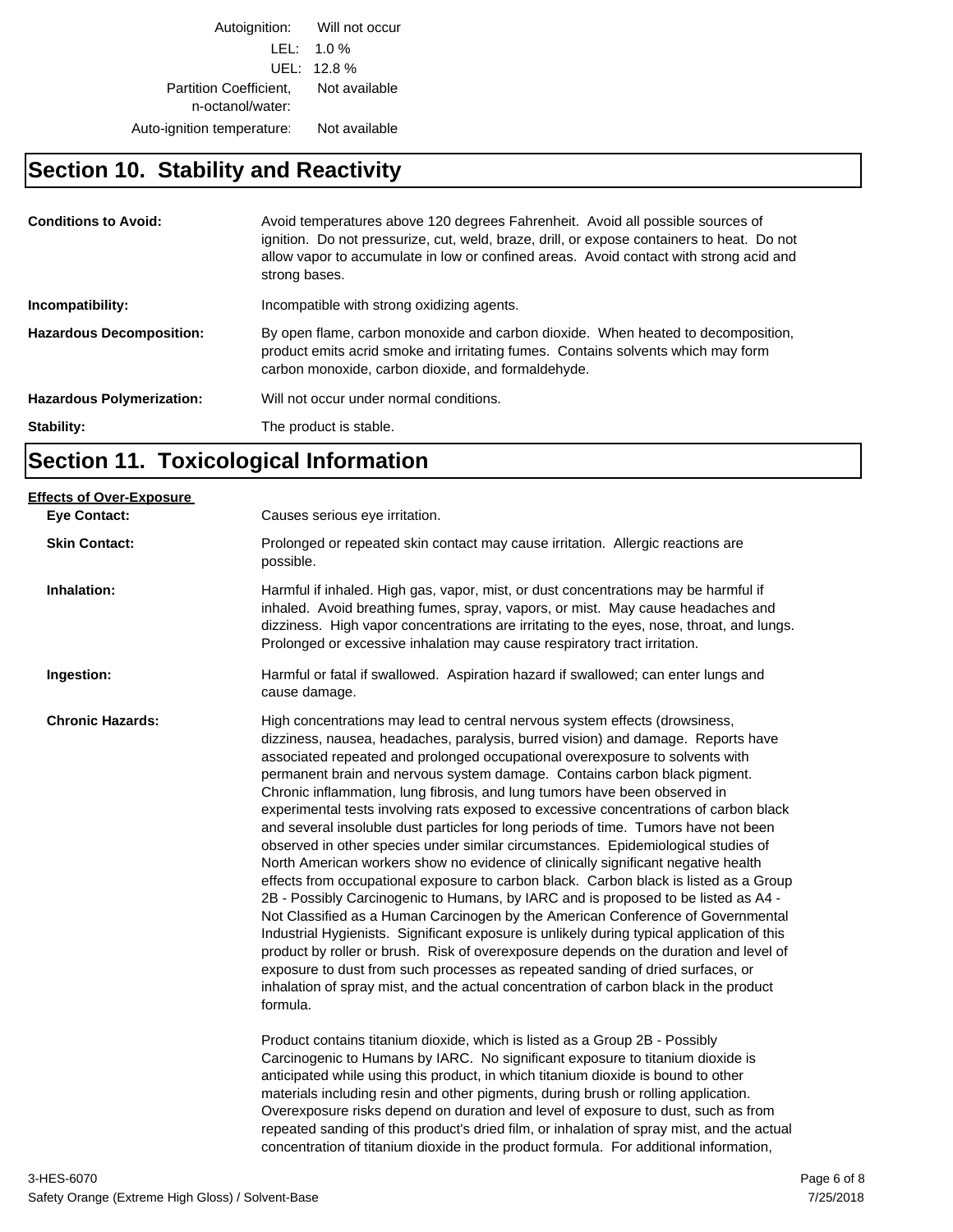refer to IARC Monograph, Volume 93, 2010. **Primary Routes of Entry:** Eye contact, ingestion, inhalation, absorption through the skin, skin contact.

Acute Toxicity Values: **Acute effects of this product have not been tested.** Available data on individual components, if any, will be listed below.

### **Section 12. Ecological Information**

**Ecological Information:** Product is a mixture of listed components.

#### **Section 13. Disposal Information**

#### **Disposal Considerations:** The generation of waste should be avoided or minimized wherever possible. Disposal of this product, solutions, and any by-products should at all times comply with relevant environmental protection regulations and waste disposal regulations, in addition to any local or regional restrictions which may be in effect. Surplus and non-recyclable products should be disposed of via a licensed waste disposal contractor. Waste should not be disposed of untreated to the sewer unless fully compliant with the requirements of all authorities with jurisdiction. Waste packaging should be recycled whenever possible. Incineration or landfill should only be considered when recycling is not feasible. Take care when handling empty containers as they may retain some residual product. Vapor from residue may create a flammable or explosive atmosphere within the used container. Do not expose empty containers to heat or sparks, and do not weld, cut, or grind used containers unless they have been thoroughly cleaned. Avoid contact of spilled material with soil, waterways, drains, and sewer systems.

#### **Section 14. Transport Information**

|                          | Domestic (US DOT) | <b>International (IMDG)</b> | Air (IATA) | <b>Canada (TDG)</b> |
|--------------------------|-------------------|-----------------------------|------------|---------------------|
| <b>UN Number:</b>        | 1263              | 1263                        | 1263       | 1263                |
| <b>UN Shipping Name:</b> | Paint             | Paint                       | Paint      | Paint               |
| <b>Hazard Class:</b>     | 3                 | 3                           | 3          | 3                   |
| <b>Packing Group:</b>    | Ш                 | Ш                           |            |                     |
| <b>Limited Quantity:</b> | Yes               | Yes                         | Yes        | Yes                 |

**Special Considerations:** The presence of a shipping description for a particular mode of transport does not indicate that the product is packaged suitably for that mode of transport. All packaging should be reviewed for suitability prior to shipment, so that compliance with applicable regulations can be ensured. Compliance with all applicable regulations is the sole responsibility of the person offering the product for transport. Persons loading and unloading dangerous goods should be trained in all the risks associated with the substances at hand, and on all actions to be taken in case of an emergency situation.

#### **Section 15. Regulatory Information**

| <b>U.S. Federal Regulations</b><br><b>CERCLA - SARA Hazard</b><br>Category: | This product has been reviewed according to the EPA hazard categories promulgated by<br>Sections 311 and 312 of the Superfund Amendment and Reauthorization Act of 1986,<br>known as SARA Title III, and is considered to meet the following categories under<br>applicable conditions: |
|-----------------------------------------------------------------------------|-----------------------------------------------------------------------------------------------------------------------------------------------------------------------------------------------------------------------------------------------------------------------------------------|
| <b>SARA Section 313:</b>                                                    | Fire Hazard, Acute Health Hazard, Chronic Health Hazard<br>This product contains the following substances subject to the reporting requirements of<br>Section 313 of Title III of the Superfund Amendment and Reauthorization Act of 1986 as<br>well as 40 CFR Section 372:             |